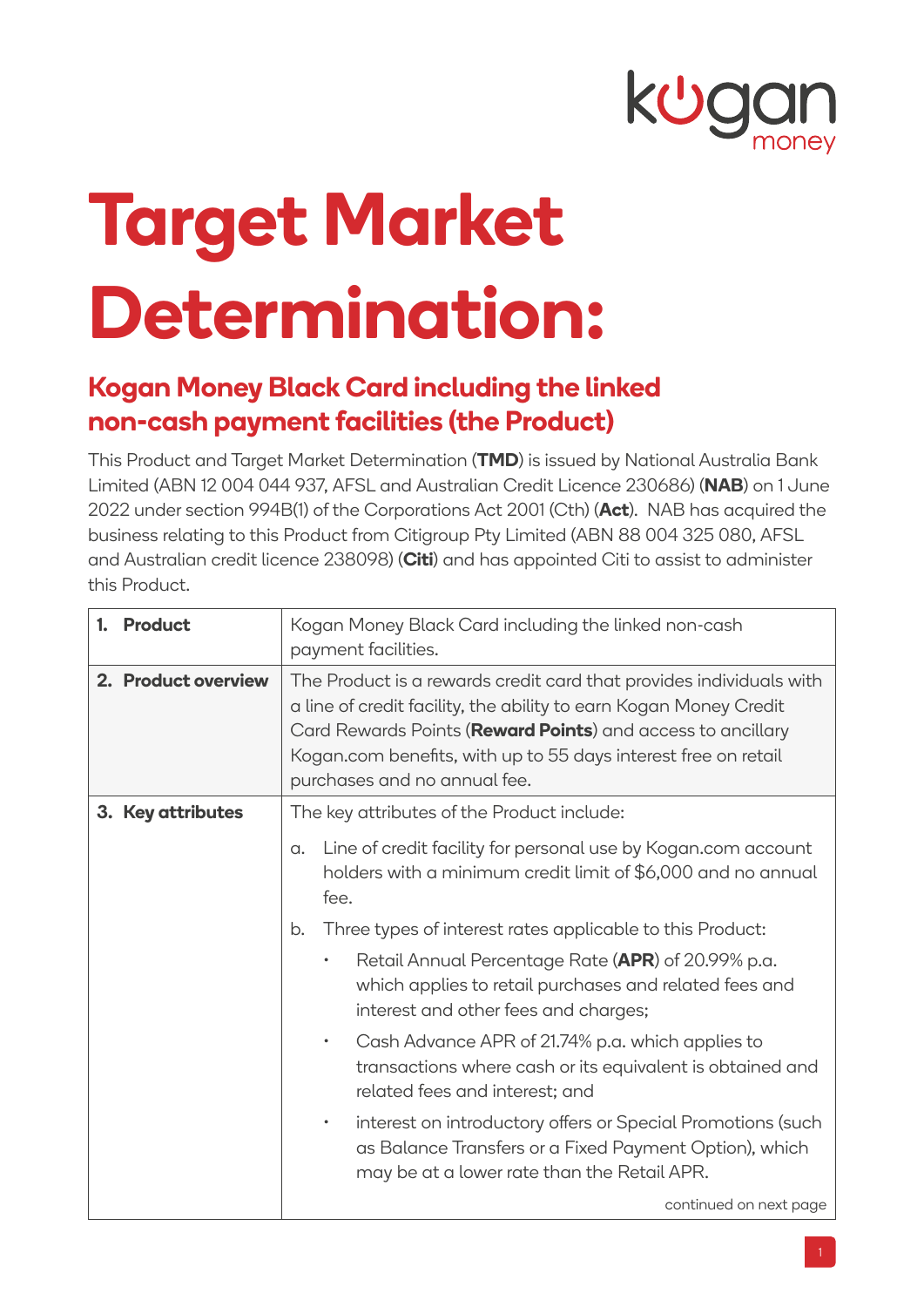|                       | $\mathsf{C}.$                                         | Ability to access up to 55 days interest free on retail<br>purchases through repayment of the Card Balance by the<br>due date each month, otherwise interest is charged at<br>the applicable APR. No interest free days apply to retail<br>purchases if a Balance Transfer has been taken on the credit                                                                                                  |
|-----------------------|-------------------------------------------------------|----------------------------------------------------------------------------------------------------------------------------------------------------------------------------------------------------------------------------------------------------------------------------------------------------------------------------------------------------------------------------------------------------------|
|                       |                                                       | card. This means all retail purchases will be charged interest<br>at the applicable APR.                                                                                                                                                                                                                                                                                                                 |
|                       | d.                                                    | Ability to earn uncapped Rewards Points for certain purchases.                                                                                                                                                                                                                                                                                                                                           |
|                       | е.                                                    | Ability to redeem Rewards Points through Pay with Points at<br>Kogan.com and/or for certain selected transactions via SMS,<br>Kogan Money Credit Cards Online and the Kogan Money<br>Credit Cards Mobile App.                                                                                                                                                                                            |
|                       | f.                                                    | Kogan.com benefits such as free Kogan First membership,<br>subject to eligibility requirements, limitations and exclusions.                                                                                                                                                                                                                                                                              |
|                       | g.                                                    | Ability for eligible cardholders through Fixed Payment Options<br>to pay for a particular retail purchase when at the Kogan<br>checkout in monthly instalments to benefit from interest<br>being charged at a lower APR. Fees may also apply.                                                                                                                                                            |
|                       | h.                                                    | Ability for eligible cardholders through Fixed Payment<br>Options to convert and repay a particular Card Balance,<br>retail purchase or drawn down cash amount in monthly<br>instalments for a specific period to benefit from interest being<br>charged at a lower APR. Fees may also apply.                                                                                                            |
|                       | i.                                                    | Ability for eligible cardholders to transfer outstanding<br>balances from other eligible credit facilities to benefit from<br>interest charged at a lower APR for a specified period, after<br>which the Cash Advance APR applies. Fees may also apply.                                                                                                                                                  |
|                       | j.                                                    | The credit card can be used to make payments to others,<br>such as retailers in store or online and via digital wallets.<br>The credit card may be used to obtain cash via an ATM,<br>pay bills through BPAY® using Online Servicing or by setting<br>up recurring card instructions with merchants. Cardholders<br>can obtain Product and account information and transact<br>through Online Servicing. |
| 4. Target market      | The target market for the Product is individuals who: |                                                                                                                                                                                                                                                                                                                                                                                                          |
|                       | a.                                                    | are seeking a line of credit facility for everyday spending to<br>earn Reward Points and make use of additional benefits;                                                                                                                                                                                                                                                                                |
| b.<br>account holder; |                                                       | are a Kogan.com account holder or intend to be a Kogan.com                                                                                                                                                                                                                                                                                                                                               |
|                       | C.                                                    | meet eligibility criteria and serviceability requirements for the<br>Product; and                                                                                                                                                                                                                                                                                                                        |
|                       |                                                       | continued on next page                                                                                                                                                                                                                                                                                                                                                                                   |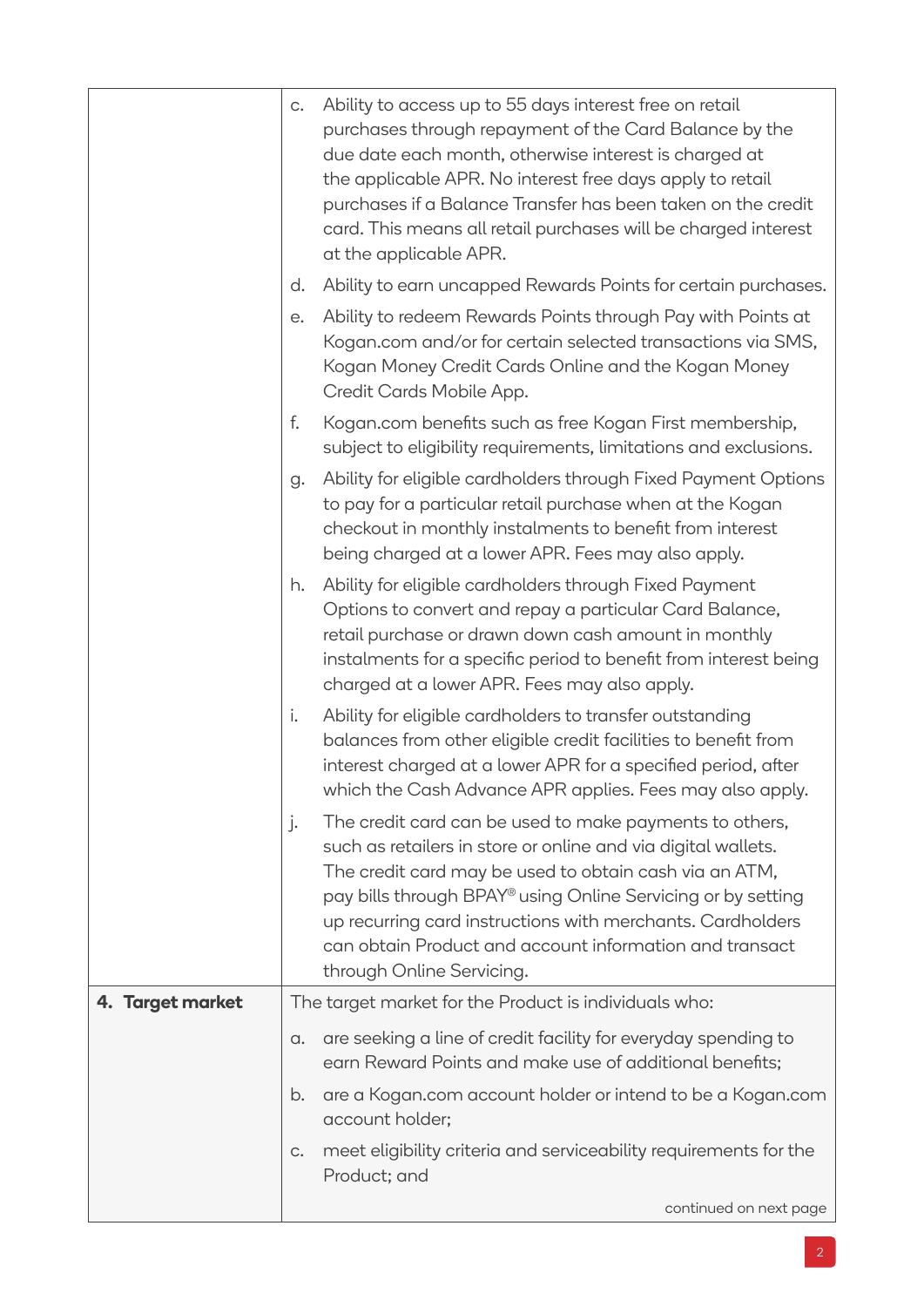|  |                                                                                                                   | d.                                                                                                   | are unlikely to hold substantial balances for prolonged<br>periods except to take advantage of reduced interest rates<br>and/or instalment repayments on a Fixed Payment Option<br>or a Balance Transfer (including holding a Balance Transfer<br>for longer than the period during which a reduced interest<br>rate applies). |  |
|--|-------------------------------------------------------------------------------------------------------------------|------------------------------------------------------------------------------------------------------|--------------------------------------------------------------------------------------------------------------------------------------------------------------------------------------------------------------------------------------------------------------------------------------------------------------------------------|--|
|  | 5. Likely objectives,<br>financial<br>situation<br>and needs of<br>individuals in the<br>target market            | The likely objectives, financial situation and needs of individuals in<br>the target market include: |                                                                                                                                                                                                                                                                                                                                |  |
|  |                                                                                                                   | $\alpha$ .                                                                                           | want to utilise a credit card as a payment method or as a line<br>of credit for everyday spend, or take advantage of reduced<br>interest rates and/or instalment repayments on a Fixed<br>Payment Option or a Balance Transfer;                                                                                                |  |
|  |                                                                                                                   | b.                                                                                                   | need a credit card with a credit limit to meet cash flow needs;                                                                                                                                                                                                                                                                |  |
|  |                                                                                                                   | $C_{\bullet}$                                                                                        | want to have a facility with no annual fee;                                                                                                                                                                                                                                                                                    |  |
|  |                                                                                                                   | d.                                                                                                   | want to earn Reward Points on Eligible Transactions to<br>redeem points earned through Pay with Points at Kogan.com<br>and/or make use of ancillary Kogan benefits;                                                                                                                                                            |  |
|  |                                                                                                                   | е.                                                                                                   | meet minimum serviceability requirements and other<br>eligibility requirements linked to their financial situation<br>(e.g. minimum income level); and                                                                                                                                                                         |  |
|  |                                                                                                                   | f.                                                                                                   | are unlikely to carry a substantial balance on their credit card<br>over a prolonged period and are able to afford the other fees<br>and interest rates associated with the Product.                                                                                                                                           |  |
|  | 6. Why it is<br>reasonable to<br>conclude that<br>the Product<br>is likely to be<br>consistent<br>with the likely |                                                                                                      | The Product, if sold to individuals in the target market, is likely<br>to be consistent with the likely objectives, financial situation<br>and needs of those individuals because the key attributes of<br>this Product are likely to be suitable for individuals in that target<br>market, including that:                    |  |
|  |                                                                                                                   | $\alpha$ .                                                                                           | it can be:                                                                                                                                                                                                                                                                                                                     |  |
|  | objectives,                                                                                                       |                                                                                                      | utilised as a payment method or as a line of credit; and                                                                                                                                                                                                                                                                       |  |
|  | financial<br>situation<br>and needs of                                                                            |                                                                                                      | used to establish Fixed Payment Options or execute<br>$\bullet$<br>Balance Transfers to obtain the benefit of lower interest<br>rates and/or instalment repayments; and                                                                                                                                                        |  |
|  | individuals in the                                                                                                | b.                                                                                                   | no annual fee applies to this Product;                                                                                                                                                                                                                                                                                         |  |
|  | target market                                                                                                     | C.                                                                                                   | points earning and Rewards Points redemption either through<br>Pay with Points at Kogan.com and/or for certain selected<br>transactions via SMS, Kogan Money Credit Cards Online and<br>the Kogan Money Credit Cards Mobile App; and                                                                                           |  |
|  |                                                                                                                   | d.                                                                                                   | the eligibility criteria and serviceability requirements are<br>aligned with key product attributes including the minimum<br>credit limit.                                                                                                                                                                                     |  |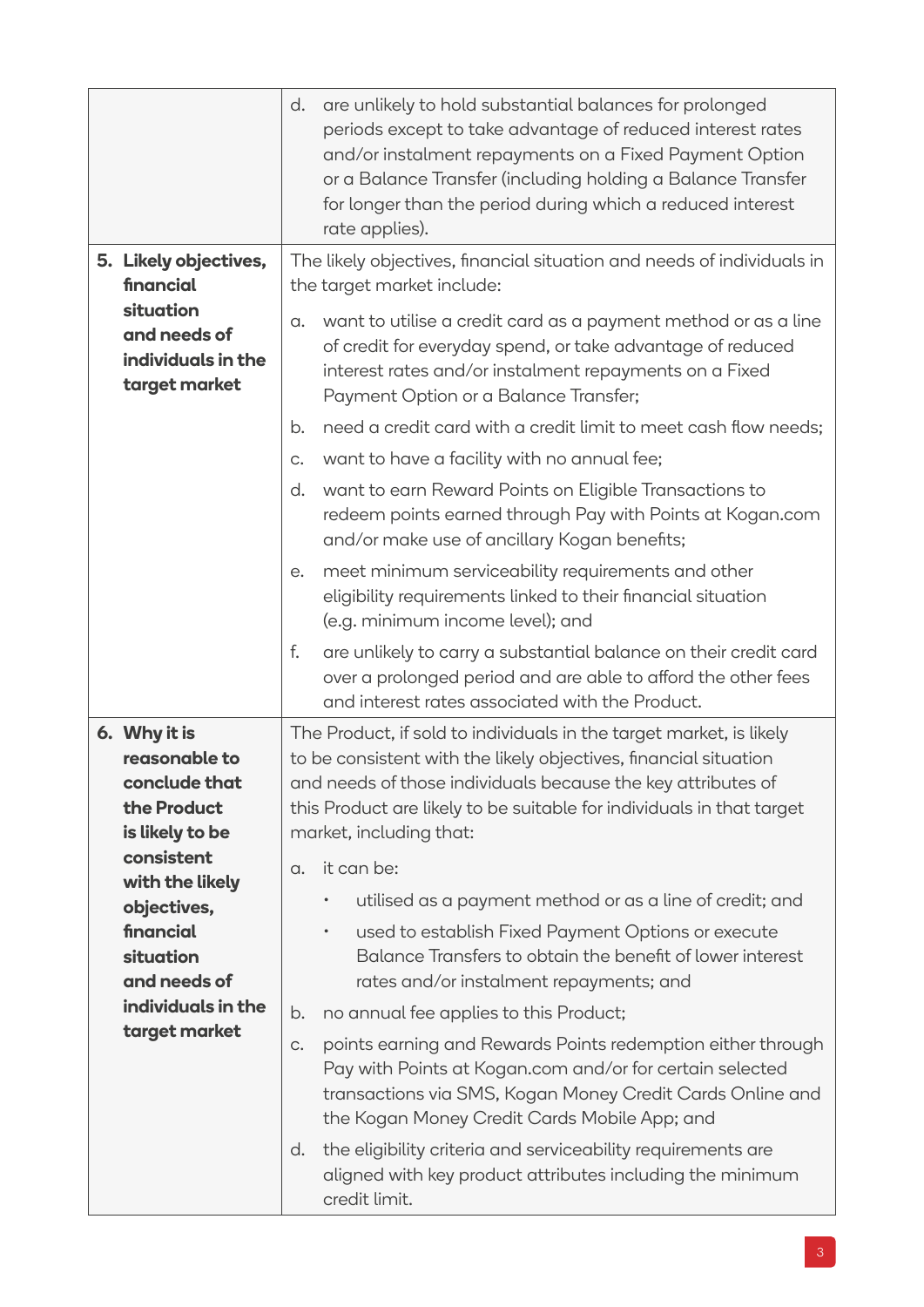| 7. Distribution<br>conditions                                                                                                                            | The Product is designed to be distributed by authorised<br>distributors through the following channels:                                                                                                                                                                                                                  |  |  |  |
|----------------------------------------------------------------------------------------------------------------------------------------------------------|--------------------------------------------------------------------------------------------------------------------------------------------------------------------------------------------------------------------------------------------------------------------------------------------------------------------------|--|--|--|
|                                                                                                                                                          | online through the Kogan Money online channels and<br>$\bullet$<br>mobile app and via third party aggregators and partners,<br>including unassisted online applications; and                                                                                                                                             |  |  |  |
|                                                                                                                                                          | assisted applications through authorised call centres.                                                                                                                                                                                                                                                                   |  |  |  |
|                                                                                                                                                          | The following conditions and restrictions on retail product<br>distribution conduct apply in relation to the Product in addition to<br>any condition or restriction imposed by or under the Act:                                                                                                                         |  |  |  |
|                                                                                                                                                          | the Product may only be issued to individuals who meet the<br>$\alpha$ .<br>Product eligibility criteria and serviceability requirements;                                                                                                                                                                                |  |  |  |
|                                                                                                                                                          | individuals prior to completing an application have access<br>b.<br>to appropriate information on the Kogan Money website or<br>mobile app designed to assist individuals to understand if the<br>Product attributes are likely to meet their objectives;                                                                |  |  |  |
|                                                                                                                                                          | third party distributors (e.g. aggregators and partners) may<br>$C_{\bullet}$<br>only distribute the Product if they are authorised to do so and<br>then only in the manner described in that authorisation; and                                                                                                         |  |  |  |
|                                                                                                                                                          | authorised call centre staff may only distribute the<br>d.<br>Product if they are authorised to do so and then only in<br>the manner permitted.                                                                                                                                                                          |  |  |  |
| 8. Why do the<br>distribution<br>conditions make<br>it more likely<br>that individuals<br>who acquire the<br><b>Product are in the</b><br>target market? | If the Product is sold to an individual in accordance with the<br>distribution conditions, it is likely that the individual is in the target<br>market for reasons including that:                                                                                                                                       |  |  |  |
|                                                                                                                                                          | a. the distribution conditions will facilitate distribution to<br>individuals who meet the eligibility criteria and serviceability<br>requirements for the Product;                                                                                                                                                      |  |  |  |
|                                                                                                                                                          | available information is more likely to assist individuals to<br>b.<br>assess if the key attributes of the Product are consistent with<br>their objectives;                                                                                                                                                              |  |  |  |
|                                                                                                                                                          | an individual who meets the eligibility criteria and<br>C.<br>serviceability and requirements for the Product is less likely<br>to carry a substantial balance on their credit card over a<br>prolonged period and is more likely to be able to afford the<br>other fees and interest rates associated with the Product; |  |  |  |
|                                                                                                                                                          | authorised third party distributors are subject to contractual<br>d.<br>obligations which assist to make it likely that the Product is<br>only distributed to individuals meeting eligibility criteria and<br>serviceability requirements for the Product; and                                                           |  |  |  |
|                                                                                                                                                          | authorised call centre staff are trained to understand the<br>e.<br>Product and the relevant NAB policies.                                                                                                                                                                                                               |  |  |  |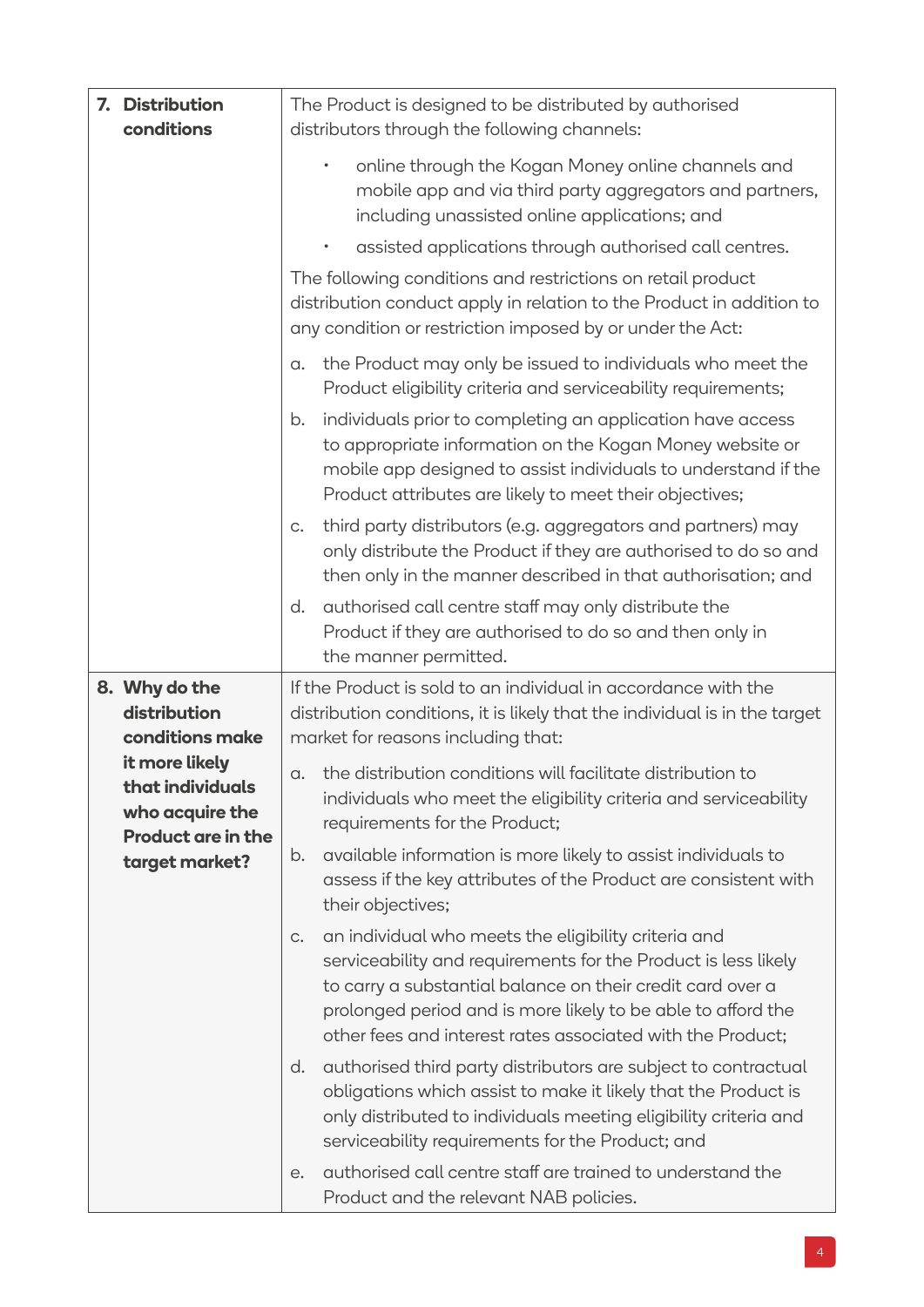|  | 9. Events and<br>circumstances<br>(review triggers)<br>that would<br>reasonably<br>suggest the<br><b>TMD</b> is no longer<br>appropriate   | In addition to the initial and periodic reviews, the TMD will be<br>reviewed upon the occurrence of any of the following events: |                                                                                                                                                                                                                                       |  |  |
|--|--------------------------------------------------------------------------------------------------------------------------------------------|----------------------------------------------------------------------------------------------------------------------------------|---------------------------------------------------------------------------------------------------------------------------------------------------------------------------------------------------------------------------------------|--|--|
|  |                                                                                                                                            | $\alpha$ .                                                                                                                       | a material increase over a 12 month period in the proportion of<br>individuals with the Product:                                                                                                                                      |  |  |
|  |                                                                                                                                            |                                                                                                                                  | who enter into collections or hardship that would suggest<br>$\bullet$<br>difficulty in being able to service the Product; and/or                                                                                                     |  |  |
|  |                                                                                                                                            |                                                                                                                                  | who lodge complaints that relate to the design or the<br>$\bullet$<br>distribution of the Product:                                                                                                                                    |  |  |
|  |                                                                                                                                            |                                                                                                                                  | that would suggest the TMD is no longer appropriate;                                                                                                                                                                                  |  |  |
|  |                                                                                                                                            | b.                                                                                                                               | a material change to the design or the distribution of the<br>Product that relates to factors taken into account in making<br>the TMD for the Product; and                                                                            |  |  |
|  |                                                                                                                                            | $C_{\bullet}$                                                                                                                    | a significant dealing in the Product that reasonably suggests<br>the TMD is no longer appropriate.                                                                                                                                    |  |  |
|  | 10. Review period                                                                                                                          |                                                                                                                                  | First review date: 5 October 2022                                                                                                                                                                                                     |  |  |
|  |                                                                                                                                            | Periodic reviews: within 1 year after the initial review and then every<br>1 year thereafter.                                    |                                                                                                                                                                                                                                       |  |  |
|  | 11. Reporting<br>period when<br>the Distributor<br>should provide<br>information<br>about complaints<br>and significant<br>dealings to NAB | a.                                                                                                                               | The reporting period for persons engaging in retail product<br>distribution conduct in relation to the Product (Distributors)<br>to report information about the number of complaints about<br>the Product is monthly.                |  |  |
|  |                                                                                                                                            | b.                                                                                                                               | Distributors must report if they become aware of a significant<br>dealing in the Product that is not consistent with this TMD as<br>soon as practicable but within 10 business days of becoming<br>aware of that significant dealing. |  |  |